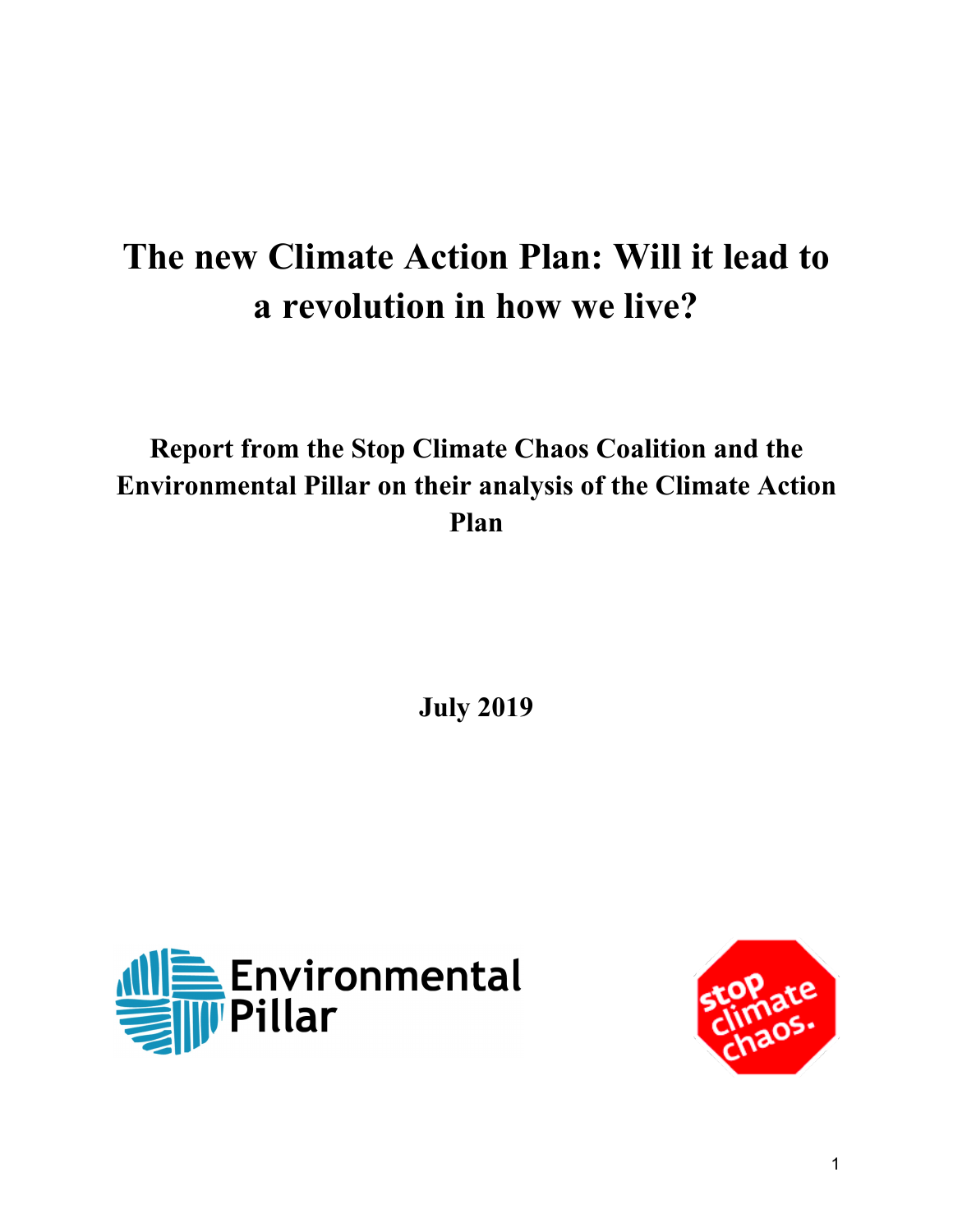#### **Contents**

| A welcome commitment to implement the Committee's recommendations on governance        |
|----------------------------------------------------------------------------------------|
| The Plan's failure to acknowledge the scale and urgency of the climate challenge 8     |
| A missed opportunity to build on the recommendations of the Joint Oireachtas Committee |
| The absence of explicit steps linking domestic policy to European climate governance15 |
|                                                                                        |

**Stop Climate Chaos Coalition1 9, Upper Mount Street, Dublin 2**

> **Environmental Pillar2 1 Green Street, Dublin 7**

<sup>&</sup>lt;sup>1</sup> Stop Climate Chaos is a coalition of 33 civil society organisations campaigning to ensure Ireland plays its part in tackling climate change. It was launched in 2007 and is the largest network of organisations campaigning for action on climate change in Ireland. Its membership includes development, environmental, youth and faith-based organisations. See: www.stopclimatechaos.ie

 $\overline{a}$  The Environmental Pillar is made up of national environmental non-governmental organisations that work together to represent the views of the Irish environmental sector. The Environmental Pillar creates and promotes policies that advance sustainable development and acts as an advocacy coalition promoting sustainable solutions in areas such as climate change, biodiversity, tree-cover, resource efficiency, transport, planning and water. See: https://environmentalpillar.ie/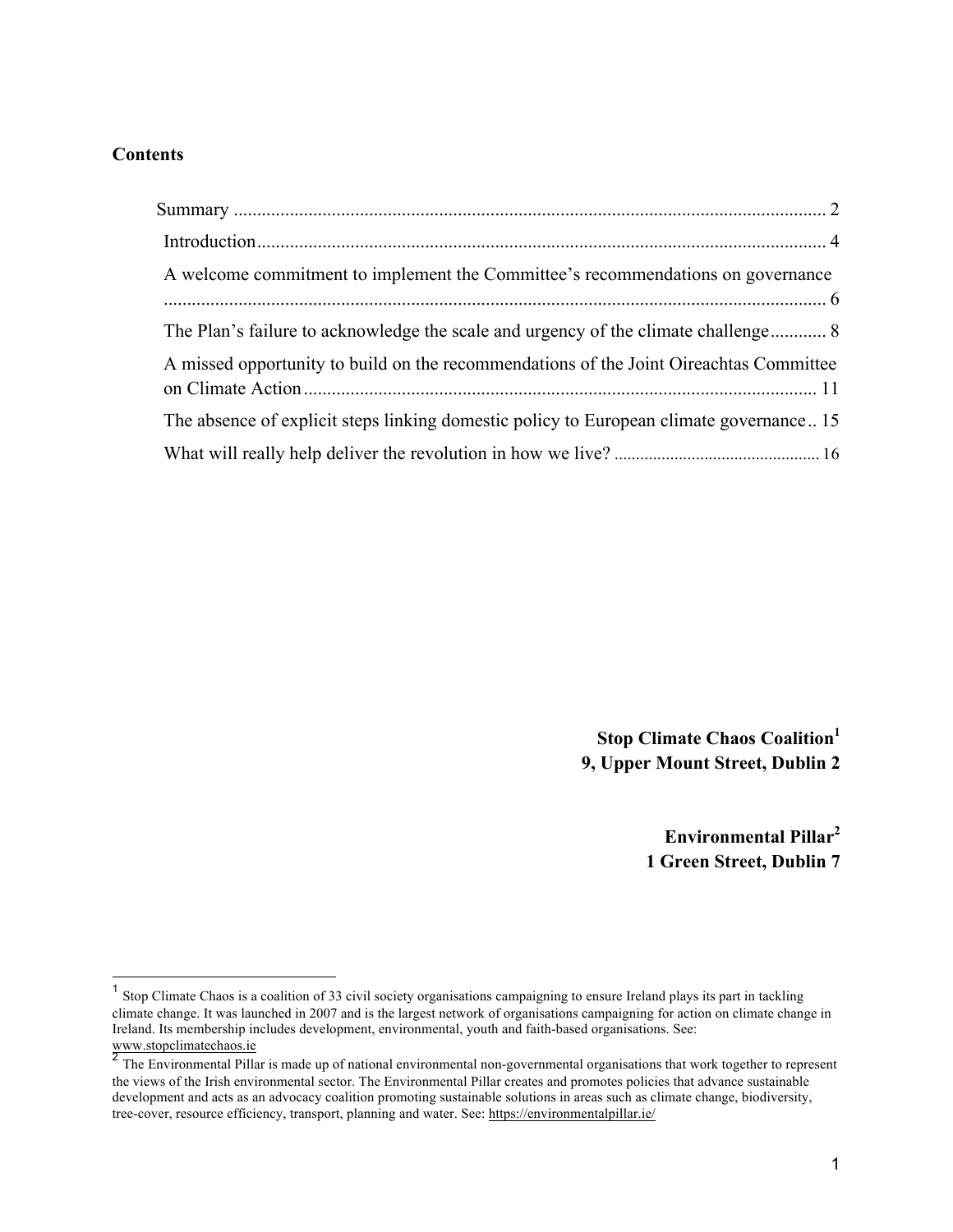**The new Climate Action Plan: Will it lead to a revolution in how we live?**

### **Report from the Stop Climate Chaos Coalition and the Environmental Pillar on their analysis of the Climate Action Plan**

#### **July 2019**

#### **Summary**

- Current policies and measures on climate change are not working. Ireland is far off course to achieving its 2020 climate and energy targets, and it must significantly increase the pace of climate action if it intends to substantially reduce emissions across all sectors in line with 2030 and long-term obligations.
- This report *"The new Climate Action Plan: Will it lead to a revolution in how we live?"*  draws on a detailed assessment by the Stop Climate Chaos Coalition and the Environmental Pillar of the Government's new Climate Action Plan (published June 17th, 2019).
- We welcome proposals in the Plan for improved governance structures and mechanisms to ensure delivery and oversight of climate measures. An important litmus test for how genuinely committed the Government is to the merits of this Plan will be the urgency with which these governance reforms are put into law.
- While the decision in the Plan to enshrine into law the *current* 2050 target is a positive move, the EUs and Ireland's 2050 targets are not yet Paris-aligned. EU and UN processes require us to ratchet up our ambition accordingly in the coming months. Moreover, the Government will need to specify in detail the process it proposes to follow to put Ireland's actual emissions on a pathway aligned with the Paris Agreement.
- Limiting global temperature increase in line with the objectives of the Paris Agreement requires rapid, deep and permanent decarbonisation and enhanced biosphere resilience. A key failure of the Plan is the lack of any real commitment to this scale of emissions reductions over the coming decade, or an acknowledgement of the risks associated with a delayed, or slower transition as a result. The Plan proposes to reduce emissions by 2% a year from now to 2030 and 7% or more a year thereafter. That is not an acceptable or effective pathway.
- We have considerable concerns with the use of Marginal Abatement Cost Curve (MACC) as the key mitigation planning tool in the Plan. By focusing on the cheapest mitigation options to reach short term targets, the Government runs the risk of delaying investments that would deliver more cost-effective long term reductions, instead over-investing in measures with limited mitigation potential and locking us into carbon-intensive infrastructure. This tool does not allow for analysis of the distributional costs of mitigation measures, the implementation barriers on these options or the implications of behavioural failures or lack of resources, the external environmental costs, or co-benefits.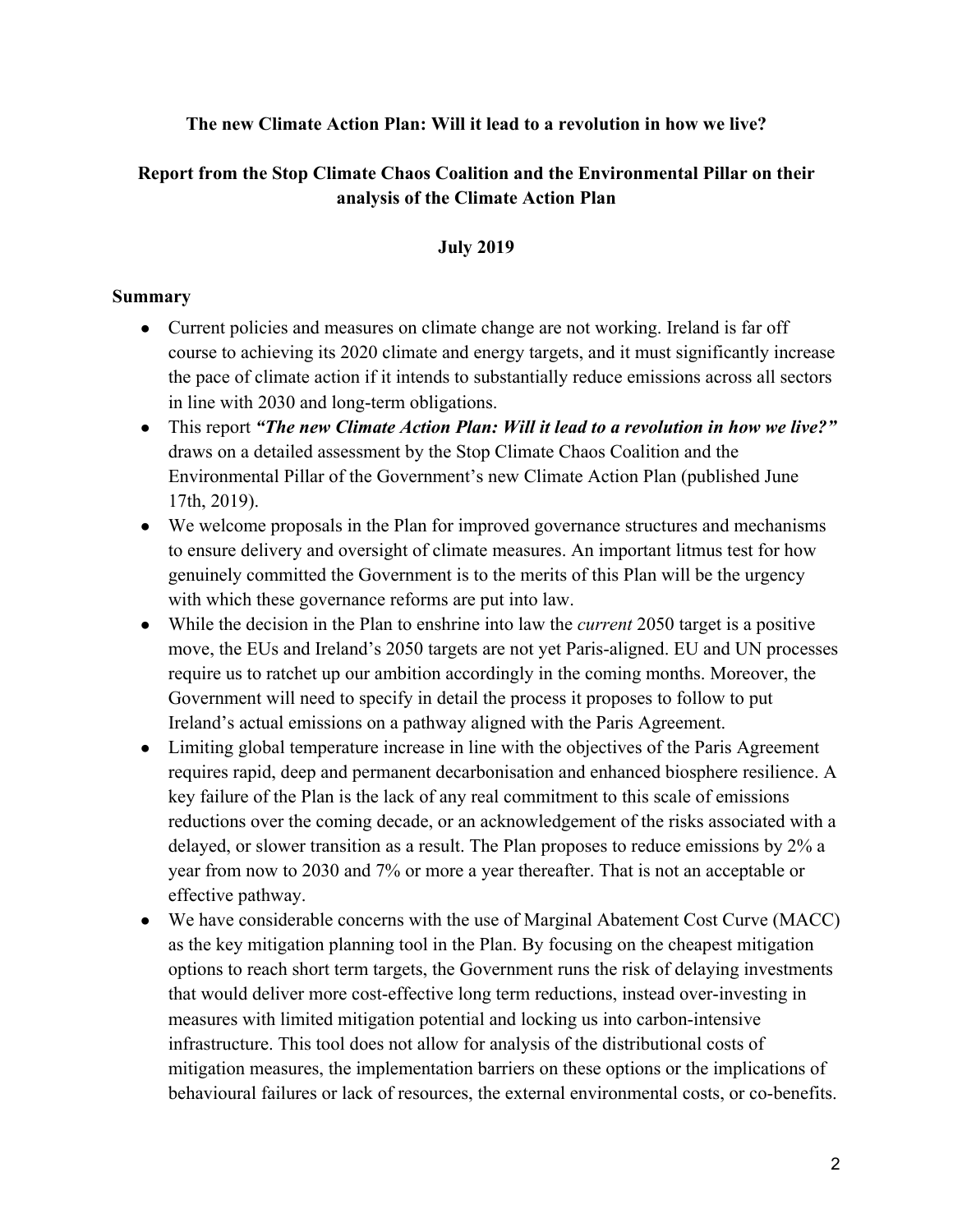- The Plan ignores, does not adopt, or weakens some of the recommendations and timelines proposed for policy delivery by the Joint Oireachtas Committee on Climate Action in their landmark cross-party report in March 2019. In our assessment below, we look specifically at the transport sector, agriculture, land use and forestry, a just transition, and in relation to buildings, as examples where this is the case.
- Consequently, we see a significant missed opportunity for Government to i) fulfil the public mandate of the Citizens' Assembly and respond to the unprecedented public concern about climate change, ii) respect the cross-party support and political impetus that now exists to enable Ireland move beyond a business-as-usual approach to tackling climate change, and iii) drive forward sustained emissions reductions.
- We are concerned by the lack of specific, detailed reference in how the Plan will be fully reflected, and its weaknesses addressed, in the final draft of National Energy and Climate Plan, which Ireland must finalise and submit to the European Commission before the end of 2019. We urge the Government to conduct its proposed evaluation of a net zero target for Ireland before the end of 2019 as part of its broader commitment to the European Union Long-Term Strategy (LTS).
- We urge the Government to:
	- ensure that the preparation of the first carbon budget by the Climate Council proceeds with the urgency specified in the JOCCA report and is presented within 12 months as proposed;
	- commit to bringing legislation (Heads of Bill) before the Dáil immediately after the 2019 summer recess to enshrine in law the enhanced policy governance and accountability framework recommended by the JOCCA and included in the Plan;
	- commit to building upon the full package of JOCCA recommendations through the retained flexibility in the proposed governance arrangements;
	- specify how it intends to fully reflect the Plan's commitments, and address the weaknesses identified here, in the final draft of the National Energy and Climate Plan and in the Long Term Strategy.
- We conclude by emphasising that the Government's commitment to climate action and the measures outlined in the Plan lack any real credibility if the Government is willing to support and permit the continued exploration for fossil fuels off the Irish coast. Specifically, the decision by Government to block further debate on the Climate Emergency Measures Bill for the duration of this Dáil by invoking the "money message" procedure is an ill-founded and undemocratic abuse of parliamentary procedure. Without policy coherence and equity across all economic sectors, emissions reduction efforts are futile and inequity will be enshrined in a policy framework that requires fairness and justice.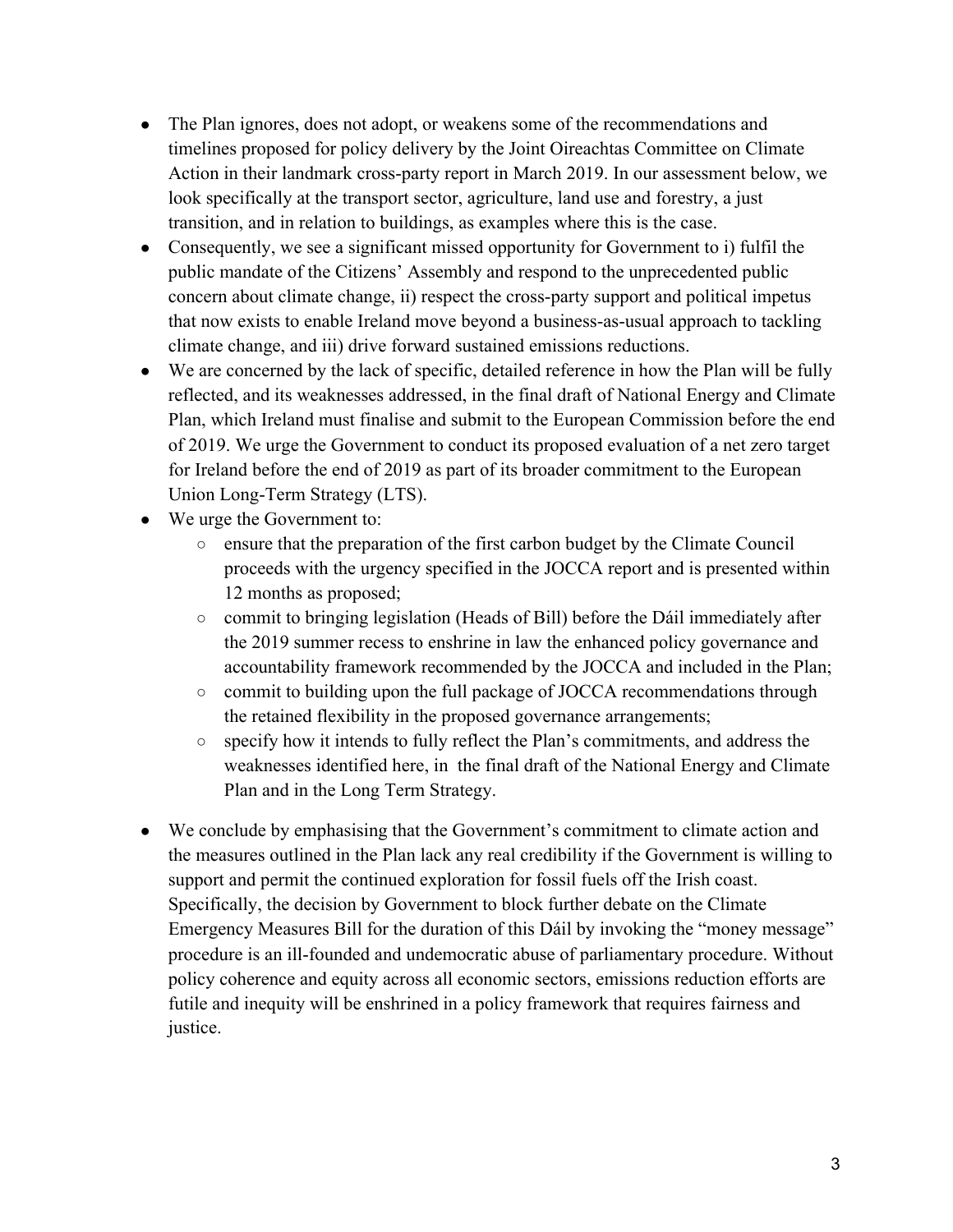#### **Introduction**

In November 2018, the Minister for Communications, Climate Action and the Environment, Richard Bruton, announced his intention to implement a new Climate Action Plan, modelled on the Action Plan for Jobs, with actions across all sectors and a particular focus on implementation of policy based on clear timelines and designated responsibility across government departments. This eagerly awaited document was published on June 17th 2019, with initial reactions citing the Plan as representing a step-change in climate action. Three recent milestones form the broader policy trajectory in which this Plan was published:

- In April 2018, the Citizens' Assembly published a list of 13 high-level recommendations on how the State can make Ireland a leader in tackling climate change.
- In March 2019, the Joint Oireachtas Committee on Climate Action (JOCCA), which the Citizens' Assembly on climate change gave rise to, completed their intense cross-party scrutiny of Irish climate policy resulting in a landmark report comprising 41 detailed recommendations from the Committee to the Government. These recommendations provide an important baseline of ambition that if built upon could reduce Ireland's growing emissions and put us on a pathway to honouring our climate obligations.<sup>3</sup>
- In May 2019, the Dáil voted to declare a "climate and biodiversity emergency", and, crucially, to "accept and endorse" the recommendations of the Committee.

Concurrent with these developments is the increasing volume of scientific warnings that are unequivocal in their evidence that climate change is happening now and that the timeframe for significant emissions reductions to avert the most dangerous impacts is quickly diminishing:

- 80% of already-known fossil fuel reserves must stay in the ground if the international community is to reach its goal of staying 'well below' 2°C global average temperature rise – as stated in the Paris Agreement (UNFCCC,  $2015$ ).<sup>4</sup>
- The IPCC Special Report on  $1.5^{\circ}$ C (2018) makes it explicitly clear that on ethical, environmental, economic and political bases, limiting warming to 1.5°C above preindustrial levels should be the goal underpinning all national targets and policies, concluding that net zero emissions is the appropriate emissions target for 2050. A rapid, fair and transformative transition to a decarbonised global economy is now required over the next decade to prevent the spiralling of catastrophic direct and indirect climate impacts.<sup>5</sup>

https://data.oireachtas.ie/ie/oireachtas/committee/dail/32/joint\_committee\_on\_climate\_action/reports/2019/2019-03-28\_reportclimate-change-a-cross-party-consensus-for-action\_en.pdf

 <sup>3</sup> Joint Oireachtas Committee on Climate Action (2019). *Report of the Joint Committee on Climate Action Climate Change: A Cross-Party Consensus for Action*. Available at:

<sup>&</sup>lt;sup>4</sup> This scientific paper by McGlade and Ekins (2015) concludes that "the unabated use of all current fossil fuel reserves is incompatible with a warming limit of 2 °C" and that "globally, a third of oil reserves, half of gas reserves and over 80% of current coal reserves should remain unused from 2010 to 2050 in order to meet the target of  $2^{\circ}$ C". For access to this paper, see: https://www.nature.com/articles/nature14016

<sup>5</sup> Intergovernmental Panel on Climate Change (IPCC), 2018: Summary for Policymakers. In: *Global Warming of 1.5°C. An IPCC Special Report on the impacts of global warming of 1.5°C above pre-industrial levels and related global greenhouse gas*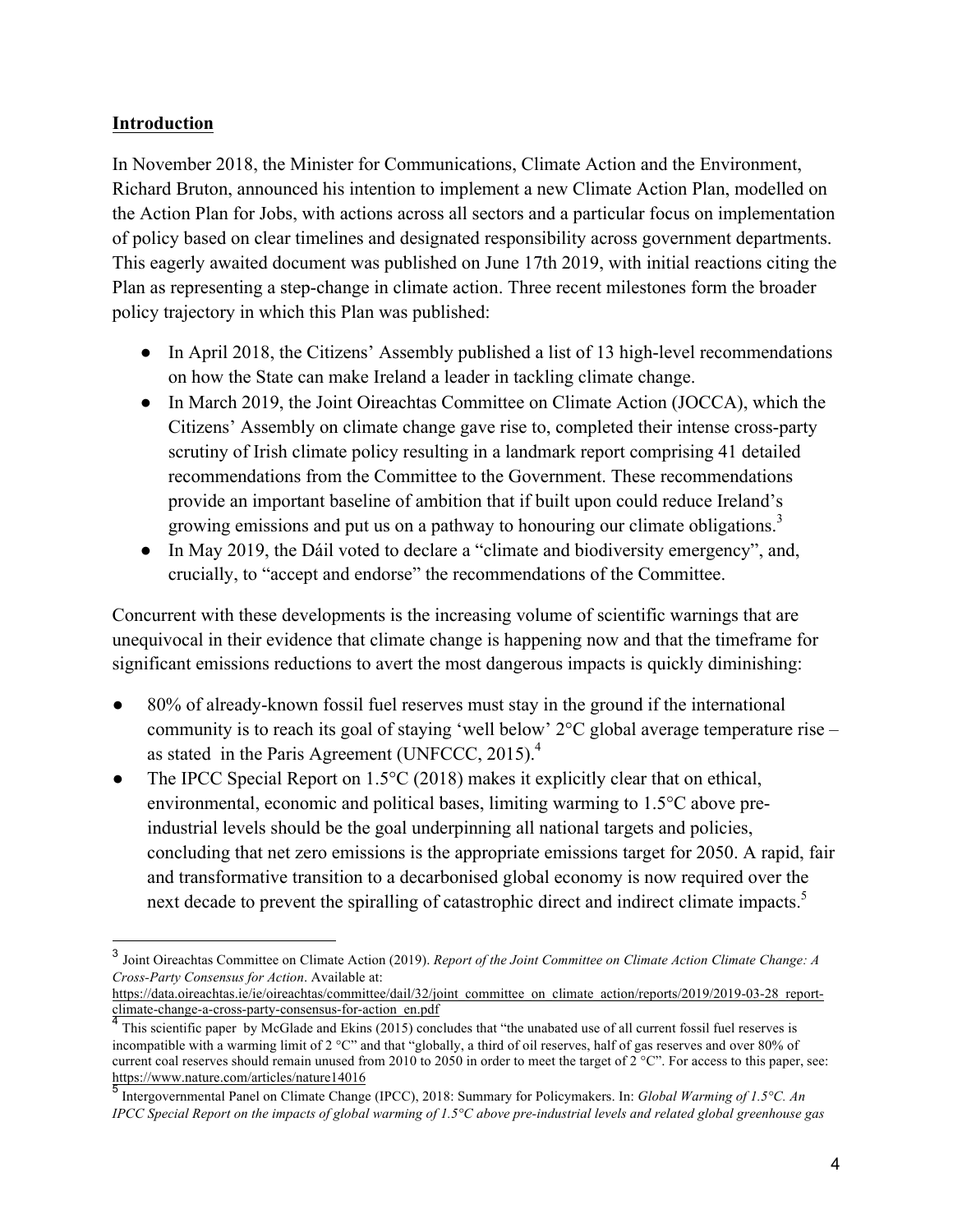- Keeping the global average temperature increase below  $1.5^{\circ}$ C requires a decline in global net anthropogenic CO2 emissions by approximately 45% (from 2010 levels) by 2030 and reaching net zero emissions by 2050 (in addition to deep reductions in other greenhouse gases).<sup>6</sup>
- Climate impacts have the potential to undo the last 50 years of progress in development, global health, food security, and poverty reduction, and to push an additional 120 million more people into poverty by 2030. In June 2019, the UN Special Rapporteur on extreme poverty and human rights explicitly called out governments for failing to seriously address climate change in any meaningful way, concluding that a radically more robust, detailed and coordinated approach is crucial.<sup>7</sup>

Government failure to implement an economy-wide climate policy framework to date to tackle rising emissions has earned Ireland a reputation of being a climate laggard. The absence of a detailed decarbonisation roadmap means that Ireland will fail considerably on its 2020 climate and energy targets, and it must implement and increase the pace of climate action with new and additional policy measures if it intends to substantially reduce emissions across all sectors, in line with current 2030 and long-term obligations.<sup>8</sup> The Government has acknowledged that current policies and measures on climate change are not working,<sup>9</sup> and it is within this context that the Climate Action Plan promised to "make Ireland a leader in responding to climate change", "to lead the way in the revolution that is needed".

● Given the unprecedented call from across Ireland for strong political leadership on climate change, we regard this Plan as an important litmus test of how serious and committed the Government are to taking adequate policy steps to reduce Ireland's greenhouse gas emissions in line with our obligations under the Paris Agreement.

This report *The new Climate Action Plan; Will it lead to a revolution in how we live?* draws on a detailed assessment by the Stop Climate Chaos Coalition and the Environmental Pillar of the

https://www.ohchr.org/EN/NewsEvents/Pages/DisplayNews.aspx?NewsID=24735&LangID=E )

*emission pathways, in the context of strengthening the global response to the threat of climate change, sustainable development, and efforts to eradicate poverty* [Masson-Delmotte, V., P. Zhai, H.-O. Pörtner, D. Roberts, J. Skea, P.R. Shukla, A. Pirani, W. Moufouma-Okia, C. Péan, R. Pidcock, S. Connors, J.B.R. Matthews, Y. Chen, X. Zhou, M.I. Gomis, E. Lonnoy, Maycock, M. Tignor, and T. Waterfield (eds.)]. *World Meteorological Organization, Geneva, Switzerland, 32 pp.* Available at: https://www.ipcc.ch/sr15/chapter/summary-for-policy-makers/

 $6$  IPCC (2018).

<sup>7</sup> See press release: United Nations Human Rights Office of the Commissioner, UN expert condemns failure to address the impacts of climate change on poverty (Available at:

<sup>8</sup> Environmental Protection Agency. (2018) Ireland's Greenhouse Gas Emissions Projections 2018-2040. Available at: https://www.epa.ie/pubs/reports/air/airemissions/ghgprojections2018-2040/

<sup>&</sup>lt;sup>9</sup> In January 2018 at the European Parliament, for example, the Taoiseach stated: "As far as I am concerned, we are a laggard. I am not proud of Ireland's performance on climate change… There are lots of things that we intend to do so that we can meet those targets. It's something that I am very committed to, and certainly my generation of politicians is committed to. It's not just the right thing to do; it makes sense economically, I think, in the longer term as well." (See: https://greennews.ie/taoiseach-tellseu-not-proud-ireland-climate-laggard-role/)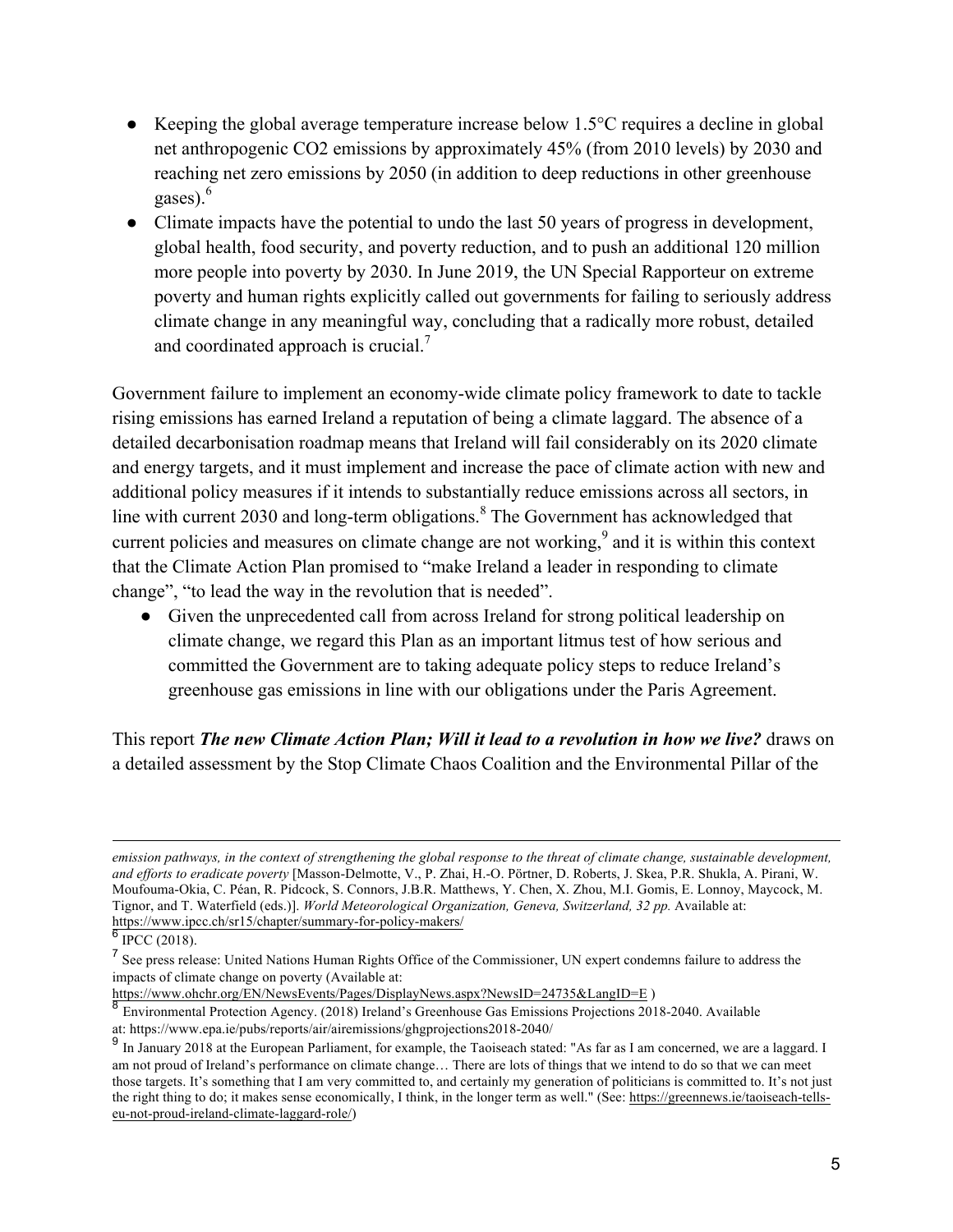recently published climate action plan. As part of this assessment, we draw on our five-tests developed in advance of the Plan's publication to assess and evaluate its credibility.<sup>10</sup>

• When published in mid-June 2019, the Climate Action Plan was described by the Minister and the Taoiseach as "*ambitious but realistic*", "*sensible and fair*", "*most economic*"*,* that it will "*nudge people to change behaviour*" , "*create the least burden on our people*", and "*deliver the revolution in how we live*". We believe that although the Plan comprises positive overarching governance recommendations, it does not go far enough to bring about the necessary early and deep emissions cuts required over the next decade, nor does it respect the cross-party support and political impetus provided by the JOCCA to begin to align Ireland's climate policy with the Paris Agreement.

#### **A welcome commitment to implement the Committee's recommendations on governance**

Failure to include strong enough governance elements in the Climate Action and Low Carbon Development Act 2015 has meant that despite existing legislation, Ireland is way off course to meeting its 2020 and 2030 obligations. Without major changes to the planning and accountability framework for climate action, it is not credible to expect that new climate measures will succeed when previous plans have failed to deliver.

It is within this context that we welcome the acknowledgement in the Climate Action Plan that "correct governance structure" is necessary for effective climate action. The Plan contains some positive proposals in relation to new mechanisms to be put in place to ensure delivery and oversight of climate measures. These include:

- the introduction of legally-binding five-year carbon budgets on greenhouse gas emissions under a new Climate Action (Amendment) Bill 2019,
- the establishment of a Climate Action Delivery Board chaired by the Department of the Taoiseach, which will hold individual Departments and public bodies accountable for the delivery of climate action measures and which will deliver quarterly progress reports,
- the establishment of an external and strengthened Climate Action Council to advise and monitor Government progress in reducing emissions,
- the establishment of a standing Committee of the Oireachtas to act like a Public Accounts Committee for carbon and to ensure accountability across Departments, and
- that all major Government investment decisions will be subject to a carbon impact and mitigation evaluation under the Plan.

While the decision to enshrine into law the current 2050 target is a positive move (this should have been included in the Climate Action and Low Carbon Development Act 2015), this target is

 <sup>10</sup> Stop Climate Chaos coalition (June 2019) *Five Tests for the All-of-Government Climate Action Plan*. Available at: https://www.stopclimatechaos.ie/download/pdf/five\_tests\_for\_the\_all\_of\_government\_climate\_action\_planbriefing\_from\_stop\_c limate\_chaos.pdf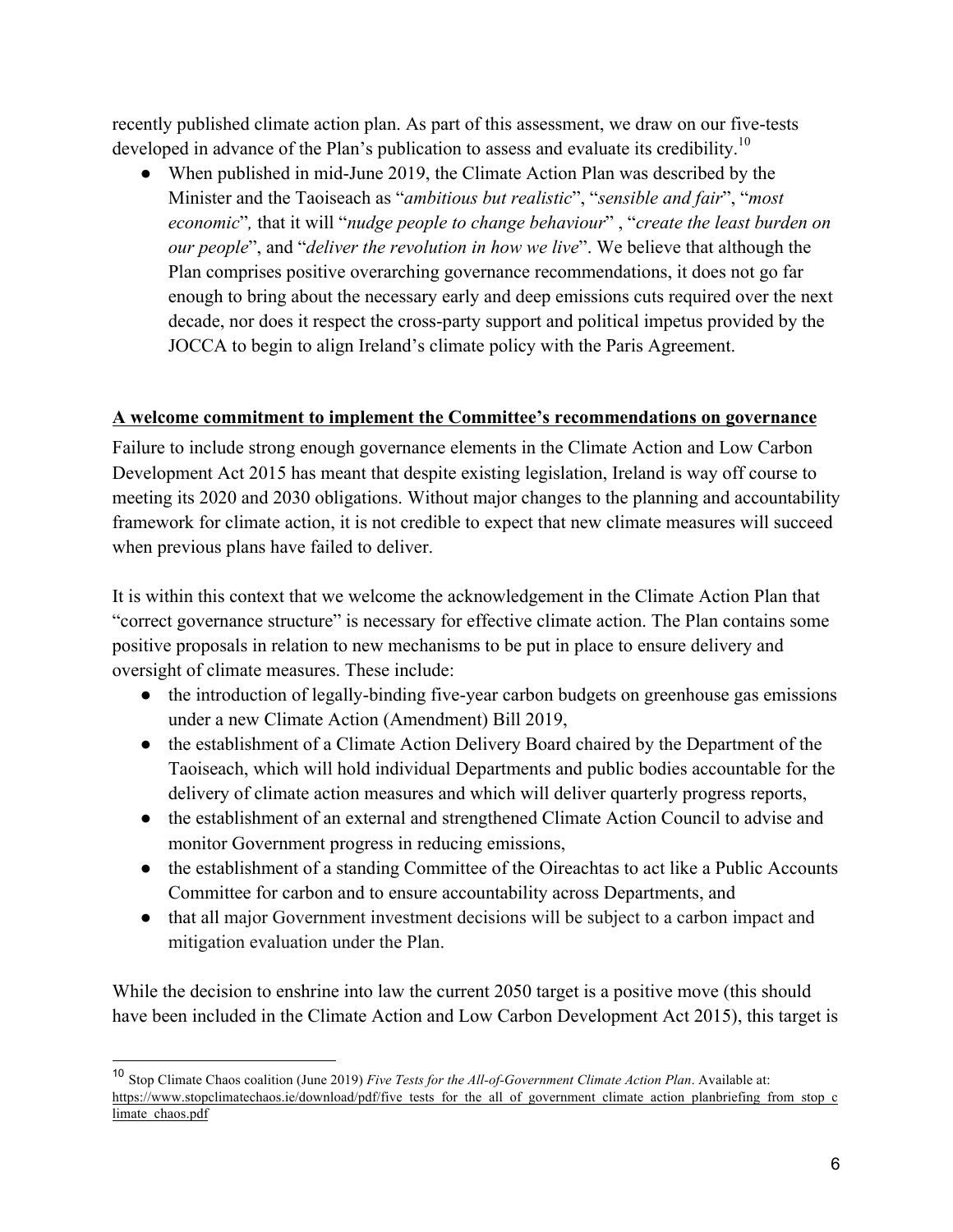not compatible with the Paris Agreement. The IPCC Special Report on 1.5°C (2018) makes it explicitly clear that on ethical, environmental, economic and political bases, limiting warming to 1.5°C above pre-industrial levels should be the goal underpinning all national targets and policies, concluding that net zero emissions is the appropriate emissions target for 2050. The report emphasises the importance of revising upwards the EU's collective targets for 2030 (currently 40% below 1990 levels) and 2050 (currently 80-95% below 1990 levels). This requirement for raising ambition has been unequivocally clear since 2015 when it was explicitly integrated into the framework of the Paris Agreement. The Government must now go further by ratcheting up ambition on the 2050 target and specifying in detail, the manner that it proposes to follow to put Ireland on an emissions pathway aligned with the Paris Agreement.

# ● **An important litmus test for how genuinely committed the Government is to this Plan and to tackling climate change, will be the urgency with which these governance proposals are implemented and enshrined in law.**

The JOCCA agreed that new climate legislation should be enacted by the Oireachtas in 2019, and would contain a legally binding target for net zero emissions by 2050, as well as interim 2030 targets. The Climate Action Plan rows back on these cross-party recommendations, instead committing to publishing legislation in March, 2020. This is very different to *enacting legislation*, and may result in a wait until the end of 2020 or beyond until a new climate law is passed.

- We note, for example, in the Annex of Action accompanying the Plan, that Quarter 1 2020 is listed as the timeline for publication of the new Climate Action (Amendment) Bill. As a matter of urgency to ensure the governance framework is established, we urge the Government to publish the Heads of the Bill so that the required pre-legislative scrutiny by the relevant Oireactas can begin as soon as the Dáil returns from its summer recess. That would allow the Second Stage of the full Bill to take place in the Dáil before the end of the year or first thing in 2020 at the latest.
- We also urge the Government to provide for the preparation of the first carbon budget with the urgency specified in JOCCA report and that it be **presented to the Dáil within 12 months as proposed by the Committee,** i.e. before the underlying legislation is passed (Chapter 1, Section 1.3).<sup>11</sup>

It is important to acknowledge the scale of political achievement that underpins this Plan, nevertheless, the ability to bring about the legislative changes with the urgency that they require will necessitate strong and consistent political leadership, as well as the necessary capacity and resources within Departments. We recognise that the JOCCA proposes an ambitious timeframe

<sup>&</sup>lt;sup>11</sup> "that the Climate Action Council be reconstituted from the existing Climate Change Advisory Council in 2019 and be in a position to bring forward the first five-year carbon budget in 2020. In that regard, the augmented Climate Action Council will devise and propose carbon budgets, starting with the first one for 2021-2025 by Q1 2020 and the carbon budgets for 2026-2030 and 2031-2035 as soon as possible thereafter." (Joint Oireachtas Committee on Climate Action.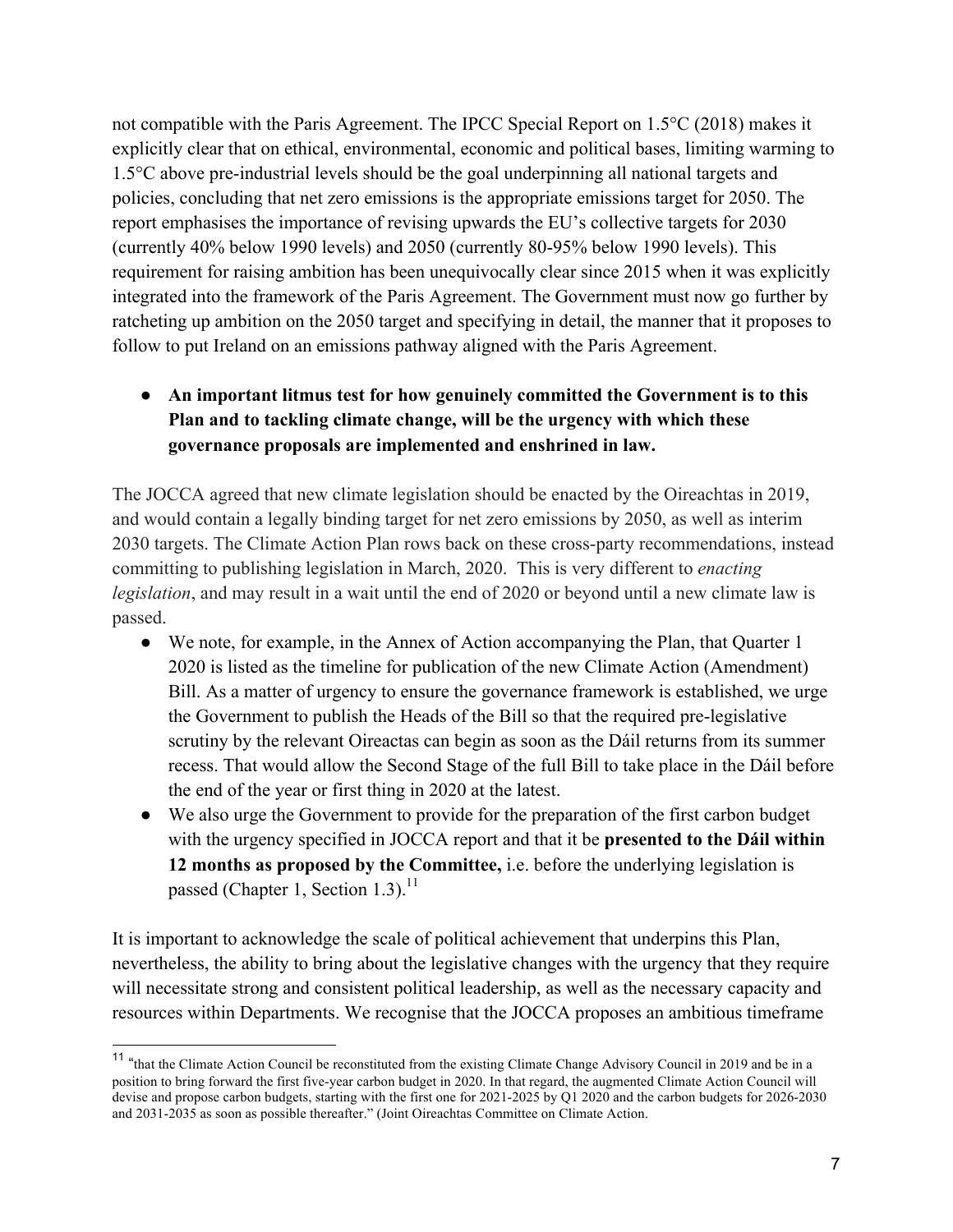for new legislation, however the absolute scale and utter urgency of the climate and ecological crises facing current and future generations overrides the practical challenges and political inertia that may be related to introducing new legislation in a short timeframe.

● To help drive a sustained agenda of policy development to give Ireland a realistic chance of achieving its 2030 obligations and put us on a medium-term path of achieving net-zero emissions by mid-century, it is crucial that the Plan's new mechanisms and governance arrangements are adopted and put in place without delay as specified in the JOCCA report. This would allow for a solid climate policy governance framework regardless of external political and economic shocks.

#### **The Plan's failure to acknowledge the scale and urgency of the climate challenge**

Overall, whilst we welcome the Plan's positive overarching governance recommendations, we are of the view that aside from these elements, a key failure is the lack of any real commitment to immediate, significant and sustained reductions over the next decade.

The Plan rightly acknowledges that "*the earlier we act, the less dramatic and costly it will ultimately be for Ireland. Acting now reduces our long-term transition costs, and brings additional benefits such as better air quality and reduced fuel poverty*." (pg. 12) Yet, the Government proposes only a 2% decline in emissions per annum from 2021 to 2030 to meet our EU targets, and to a steeper decline of 7% per annum to achieve a minimum 80% emissions reduction by 2050, relative to 1990 levels. This is despite evidence – which is also emphasised in the JOCCA report (pg. 7) – that Ireland has a very limited remaining Paris-aligned carbon budget, and will need to reduce emissions by between 5-10% per annum to order to achieve net zero emissions by mid-century.<sup>12</sup>

● A cautious approach to emissions reductions planning as evident in the Plan, goes against the reality that limiting global temperature increase to 1.5°C (with a more than 50% chance of success) will require the Government to implement measures that lead to rapid, deep and permanent decarbonisation, negative carbon emissions in the medium term, and enhanced biosphere resilience.<sup>13</sup> Because of the cumulative nature of carbon dioxide

 <sup>12</sup> See: MaREI, 2018. Note to Joint Oireachtas Committee on Climate Action [online]. Available

at:https://data.oireachtas.ie/ie/oireachtas/committee/dail/32/joint\_committee\_on\_climate\_action/submissions/2018/2018- 12- 12\_submission-marei-centre\_en.pdf [accessed on 03.07.2019].

Glynn, J. Gargiulo, M., Chiodi, A., Deane, P., Rogan, F. & Ó Gallachóir, B. (2018): Zero carbon energy system pathways for Ireland consistent with the Paris Agreement, *Climate Policy*, https://doi.org/10.1080/14693062.2018.1464893. Also see: McMullin et al. (2019 and forthcoming, Dublin City University).

In addition to these references, a report from An Taisce cites that reductions of an absolute minimum of 6-7% and 5-6% per annum respectively, between now and 2023 in electricity, built environment and transport, and in agriculture and land-use, including forestry are required to bring Ireland in line with its already agreed national policy position for 2050. See: An Taisce (2019) *Getting Ireland's climate action "back on track": What exactly does it mean?* Available at: http://www.antaisce.org/sites/antaisce.org/files/jocca-getting-back-on-track-atcc-note.pdf

<sup>13</sup> Rockström et al. (2016) *Earth's Future*, *The World's Biggest Gamble*, https://doi.org/10.1002/2016EF000392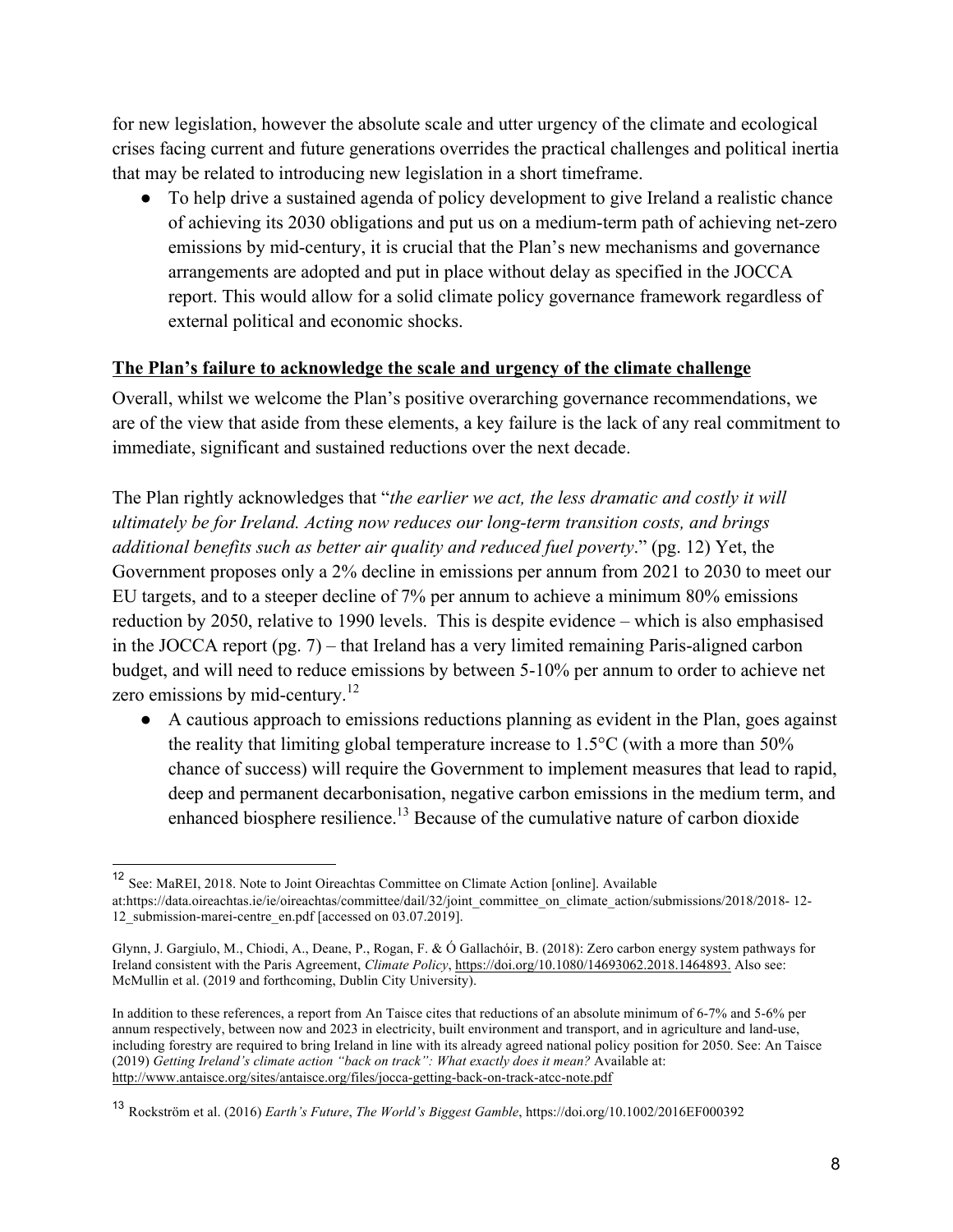pollution, Ireland's continuing delay in increasing action and ambition will drastically escalate the effort that will be required in the future, and will have an overall negative impact on the economy.<sup>14</sup> Pursuing a pathway of "least burden" now displaces the greatest burden onto future generations. This is morally questionable policy at the very least.

- In most sectors, delaying action will increase the potential of an abrupt transition, which will be costlier on society as a whole. As acknowledged in 2018 by the then Governor of the Central Bank of Ireland, "if the pace of transition is too slow, a sharper adjustment will be ultimately required, posing macroeconomic and financial stability risks."<sup>15</sup>
- Commitment to the least action required to meet Ireland's 2030 target fails to consider the sharper social or economic adjustment that will be necessary to bring about more significant reductions at a later date, the costs associated with failing to capitalise on the immediate opportunities of an ambitious decarbonisation pathway, or more broadly, the rising cost of unfolding climate impacts. Nor does the Plan recognise that current 2030 targets are incompatible with a Paris-aligned emissions reductions pathway, and any equitable sharing of the quickly diminishing global carbon budget requires developed nations, such as Ireland, to decarbonise before 2050.
- Even if Ireland intends to reach net zero emissions after 2050 (although this objective is not aligned with a Paris compatible emissions pathway), investment decisions in the next 5-10 years are critical to prevent carbon lock-in.16

We are concerned that this cautious approach to emissions reductions is limited by an overreliance on the Marginal Abatement Cost Curve (MACC) as a mitigation planning tool. This tool depicts the cost and abatement potential of available mitigation options, and is used to show what policies should be prioritised based on their cost-effectiveness alone.

- We believe that by focusing on the cheapest abatement options to reach short term targets (i.e., 2030), the Government runs the risk of furthering carbon-intensive lock-in, making medium to long-term targets (2050) more difficult and expensive to reach.<sup>17</sup>
- In their 2017 Annual Review, the Climate Change Advisory Council explicitly cautioned that the MACC curve "does not reflect the cost effectiveness of measures in achieving the long-term goal for which inter-temporal dynamics may be important", and that policy

 <sup>14</sup> An academic paper published in May 2019 found that a delay in climate action to 2030 has an "overall negative impact on the economy". See Winning et al. (2019) Nationally Determined Contributions under the Paris Agreement and the costs of delayed action, *Climate Policy*, https://doi.org/10.1080/14693062.2019.1615858

<sup>15</sup> Lane, Philip. *Climate Change and the Irish Financial System. Economic Letter. Vol. 2019, No. 1*. Dublin: Central Bank of Ireland, 2019. Available at: https://www.centralbank.ie/docs/default-source/publications/economic-letters/vol-2019-no-1-climatechange-and-the-irish-financial-system-(lane).pdf?sfvrsn=2<br>16 Cl

Glynn et al. (2018).

<sup>17</sup> Vogt-Schilb, A. and Hallegatte, S. (2014) Marginal abatement cost curves and the optimal timing of mitigation measures. *Energy Policy*, https://doi.org/10.1016/j.enpol.2013.11.045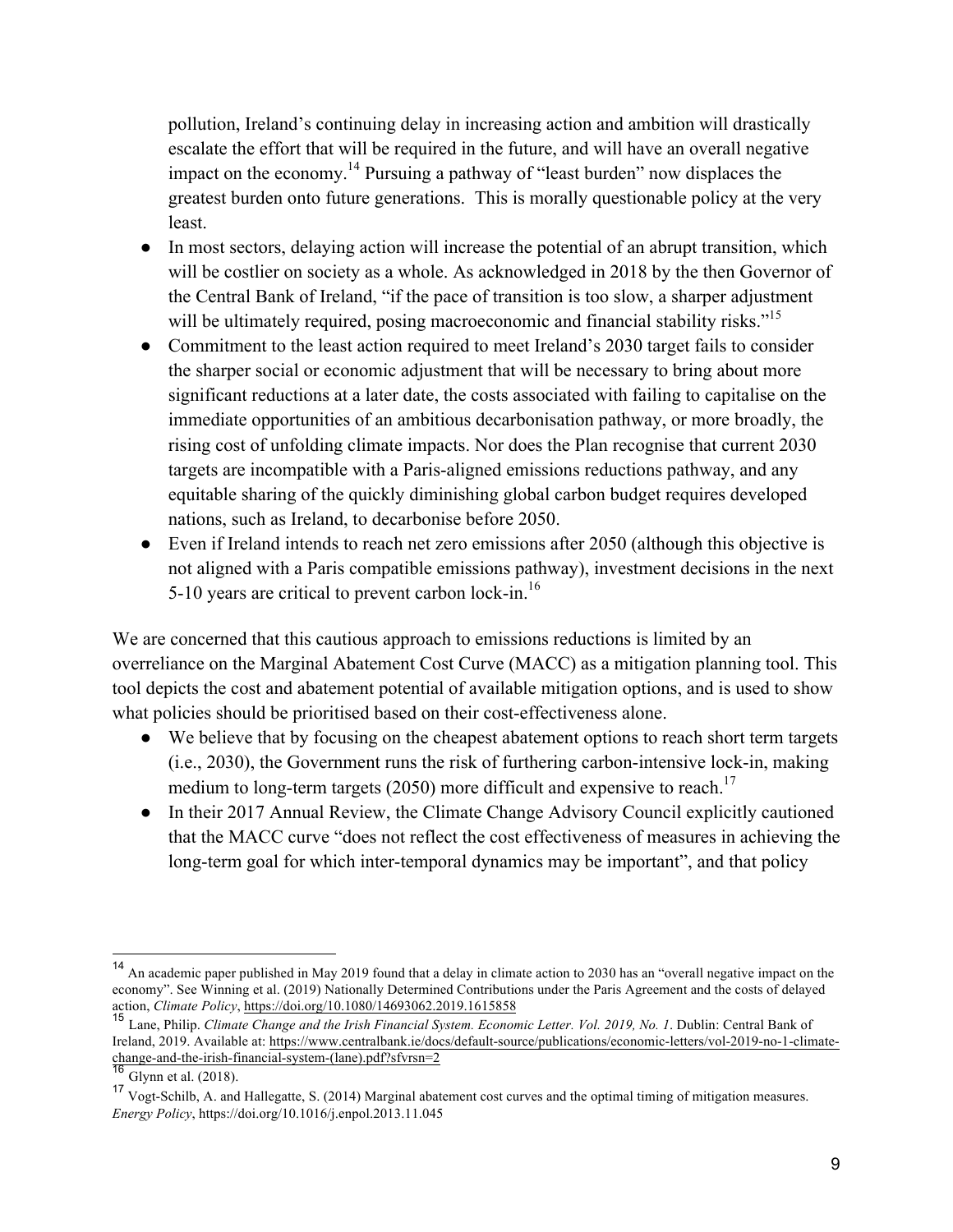prioritisation must also be "informed by understanding of transaction costs, co-benefits and trade-offs of the policies and measures." 18

- Evidence suggests that planning for targets in the near-term may best be achieved by focusing on longer-term objectives (i.e., 2050 targets). This involves investing now in mitigation options that although they might be expensive and take time to implement, have higher abatement potential, as opposed to over-investing in mitigation measures that are cheap yet offer limited abatement potential in the long-term.<sup>19</sup>
- Reliance on the MACC analysis for mitigation planning does not allow for analysis of the distributional costs of mitigation measures, the implementation barriers on these options or the implications of behavioural failures or lack of resources, the external environmental costs, or co-benefits. The absence of data beyond 2030 does not allow for any consideration of the effectiveness of the MACC curve in designing a mitigation plan that can lead to optimal policy choices in view of longer-term climate objectives.

Climate action in the Plan is framed within the context of its potential burden on Irish society. Related to this narrative, mitigation must be cost-effective, the emphasis must be on minimising disruption to current national development plans, and future ambition is dependent on technological evolution.

- We regard these framing limitations as a consequence of an over-reliance on an abatement tool focused on least cost options. Although we accept that climate action will require significant changes that require public and private sector support, we argue that climate policy and plans must be built on a transformative vision for a low carbon Ireland that is inclusive, fair and socially progressive.
- This "least burden" framing adopted throughout the Plan seems to suggest a preference for avoiding or delaying political decisions that may be potentially challenging. An alternative approach based on the science and reality of climate change involves establishing an ambitious long-term emission-reduction strategy that has as its starting point a long-term target that is compatible with the objectives of the Paris Agreement. The Government then needs to identify what needs to happen to achieve this objective across all economic sectors.
- The Government must present a compelling vision for a decarbonised Ireland that, while it accepts and embraces the climate challenge, also ensures that fairness, equity, and a safe and sustainable future are at the centre of this vision.

 <sup>18</sup> Climate Change Advisory Council (2017) *Annual Review 2017*. Available at: www.climatecouncil.ie

<sup>19</sup> Ward, D. (2014) The failure of marginal abatement cost curves in optimising a transition to a low carbon energy supply. *Energy Policy*, https://doi.org/10.1016/j.enpol.2014.03.008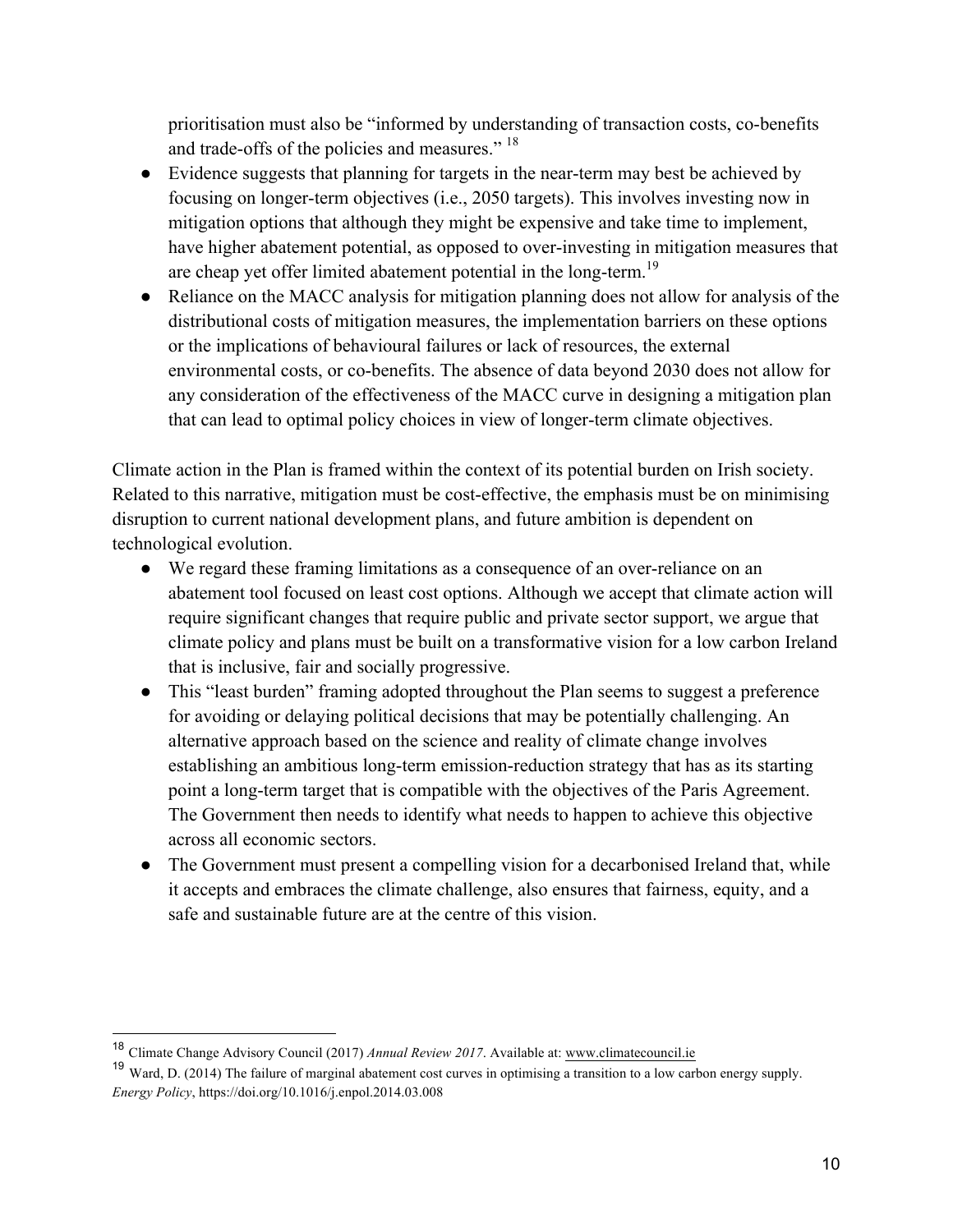# **A missed opportunity to build on the recommendations of the Joint Oireachtas Committee on Climate Action**

The Plan states that it builds on the policy framework and measures set out in the National Mitigation Plan, Project Ireland 2040 and the draft National Energy and Climate Plan. Yet, there is an absence of any critical acknowledgement of the failure of these existing plans and proposals in furthering Ireland's decarbonisation agenda.

- The Mitigation Plan has been called out by both coalition groups for being wholly insufficient in putting in place a credible and coherent policy framework to contribute to any significant level of reductions in Ireland's greenhouse gas emissions.<sup>20</sup>
- In late June 2019, the European Commission outlined that Ireland's draft NECP did not provide sufficient detail on how Ireland intends to reach its 2030 climate and energy targets, and its recommendation concluded that Ireland must now provide details of a more concrete pathway for emissions reductions between 2020 and 2030.<sup>21</sup>
- Furthermore, recent projections from the Environmental Protection Agency show that Project Ireland's 2040 National Development Plan is at odds with the scale of emissions reductions Ireland must achieve over the next ten years, and the longer term reductions required over the coming decades to bring Ireland's climate policy in line with the objectives of the Paris Agreement.<sup>22</sup>

Given the failings of these existing plans, we emphasised that it was crucial that the Climate Action Plan set out new, detailed measures for each and every sector of the economy. We repeatedly argued that if the recommendations of JOCCA were effectively, expeditiously and comprehensively implemented, this would allow a shift in Irish climate policy that would help align Ireland's climate action framework with the Paris Agreement goals.

- The Plan acknowledges the recommendations of the JOCCA as being *a very solid foundation*. Nevertheless, the Plan ignores, does not adopt, or weakens some of the recommendations and timelines proposed for policy delivery by the JOCCA. By not building on all of the JOCCA recommendations with specific, concrete policy measures, it has weakened and undermined the authority of the JOCCA report and the political importance of the JOCCA process. Notably, twelve of the JOCCA's crucial recommendations have already passed their recommended timeline for implementation.
- This failure represents a significant missed opportunity for Government to i) fulfil the public mandate of the Citizens' Assembly and respond to the unprecedented public concern about climate change, ii) respect the cross-party support and political impetus

 <sup>20</sup> See our submission to the draft National Mitigation Plan available at:

https://www.stopclimatechaos.ie/download/pdf/scc\_pilllar\_joint\_submission\_on\_national\_mitigation\_plan.pdf <sup>21</sup> The recommendation from the European Commission on Ireland's NECP is available at:

https://ec.europa.eu/energy/en/topics/energy-strategy-and-energy-union/governance-energy-union/national-energy-climate-plans

<sup>22</sup> Environmental Protection Agency. (2018) Ireland's Greenhouse Gas Emissions Projections 2018-2040. Available

at: https://www.epa.ie/pubs/reports/air/airemissions/ghgprojections2018-2040/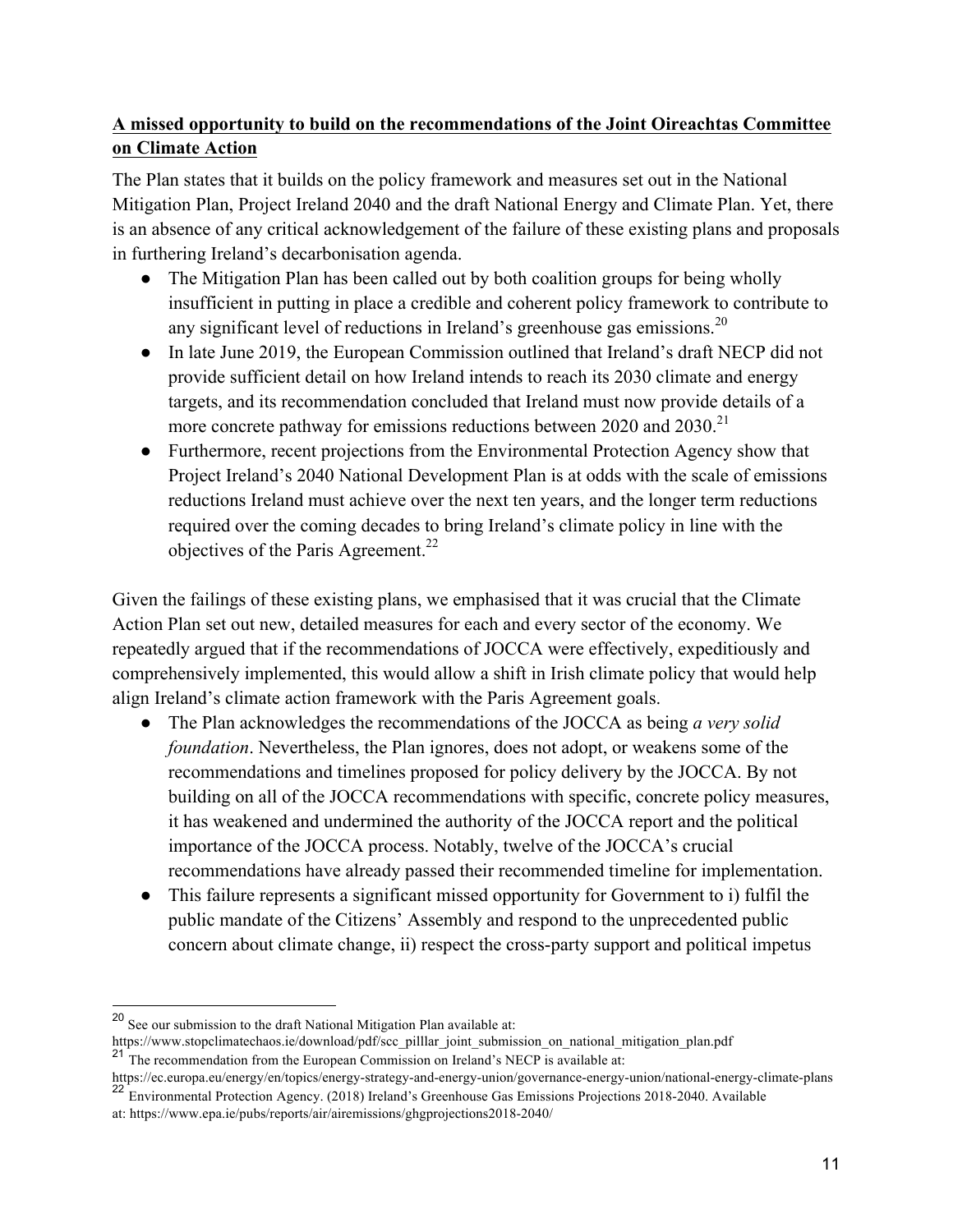that now exists to enable Ireland move beyond a business-as-usual approach to tackling climate change, and iii) drive forward sustained emissions reductions.

We look at the following sectors from the Plan as examples to illustrate the Government's failure to take on board the full recommendations of the Committee, or to provide sufficient level of policy or timeline detail around adopted recommendations:

**Transport:** strong growth in greenhouse gas emissions from transport is projected over the coming decade.<sup>23</sup> The Plan ignores the recommendations from the JOCCA for a radical modal shift towards quality sustainable transport options by failing to include detailed, specific measures aimed at reducing the level of private car dependency as the primary means of travel. Instead, it is our view that the Plan over-relies on technological progression and biofuels to decarbonise transport, while shifting responsibility for decarbonisation in this sector onto individuals through over-ambitious and unrealistic electric vehicle targets.<sup>24</sup> Whilst this proposal is regarded by Government as the most cost-efficient measure, it fails to take into account problems related to congestion and unsustainable commuting times - a limitation which is explained by the over-reliance on the MACC curve as a mitigation planning tool. The Plan also lacks any real vision for rural-based sustainable transport options. Immediate measures to sharply increase the quality and frequency of public transport nationally, rapidly building quality cycling infrastructure, and reduce car dependency are the urgent changes needed to end fossil fuel use. Continuing with the Dublin Airport expansion and the construction of motorway infrastructure is counterproductive in light of the serious efforts required to cut transport emissions. We acknowledge that decarbonisation in transport may be difficult and expensive to achieve, but to avoid the shocks related to an abrupt transformation at a later date, it is preferable to decarbonise early in this sector to minimise long-term costs.

**Agriculture, forestry and land-use:** Despite the Dáil declaring a climate and biodiversity emergency in May 2019, the Plan ignores the JOCCA recommendations for:

- stronger policy coherence between climate and biodiversity policy objectives,
- immediate engagement between all stakeholders on developing a plan to align Ireland's agricultural sector with commitments under the Paris Agreement, and
- the establishment of a taskforce on diversification within the sector.

Instead, what is put forward is a business-as-usual approach that will do little to ensure reductions in a sector where emissions are projected to rise over the next decade.<sup>25</sup> The Plan fails to acknowledge that actual mitigation will only be achieved if proposed

 <sup>23</sup> Environmental Protection Agency. (2018).

<sup>24</sup> Michael McAleer, 'Climate plan: 1m electric cars by 2030 does not look realistic' *Irish Times*, June 18th, 2019.

<sup>25</sup> Environmental Protection Agency. (2018).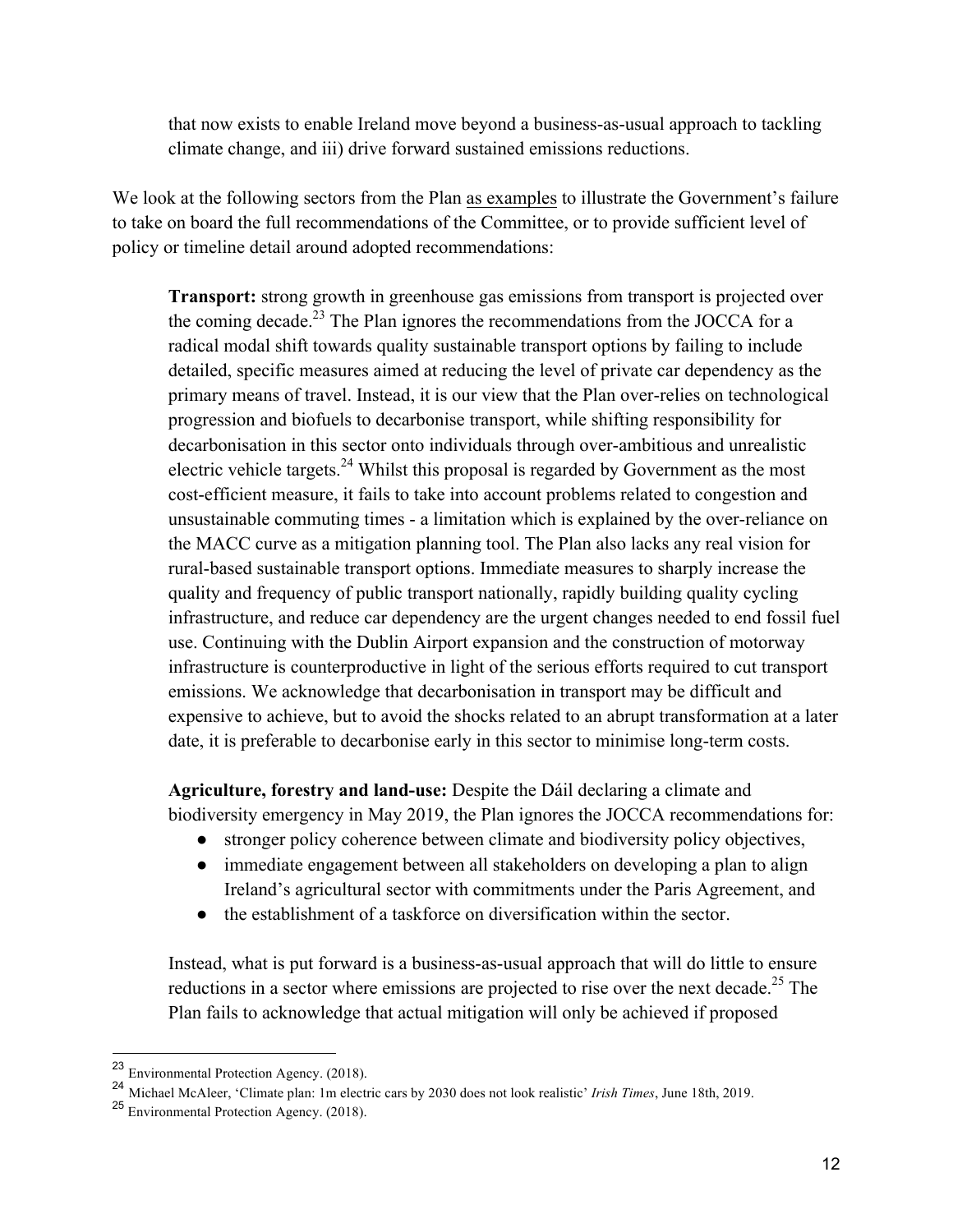measures include, at least, a reverse of recent increases in the national herd and a reduction in the use of nitrogen fertiliser. The Plan also fails to address the emissions impact of increasing use of nitrogen fertiliser to increase grass yield.<sup>26</sup> In the absence of new additional climate mitigation measures for the land-use sector, mitigation potential is instead left to the new Common Agricultural Policy and the initiative of individual landowners. This effectively ensures continued increase in emissions from this sector.

The restoration of ecosystem resilience must be prioritised to preserve the critical role of ecosystems in carbon sequestration, yet the lack of specific references to utilising and enhancing the full potential of nature based solutions for climate mitigation suggest an inability to join the dots between the biodiversity and climate emergency.

- Afforestation is cited as the main source of credits under LULUCF, yet actual policy detail is vague and mostly aspirational and does not include the JOCCA's recommendation to commission a review and sustainability audit of Coillte's forest business and other activities in conjunction with a review of the Forestry Act, 1988.<sup>27</sup>
- Despite being an island nation, ocean conservation is all but absent from the Plan – a bizarre omission considering the vital role oceans play in carbon sequestration. Protecting our seas is among the most important areas of climate action but this is not acknowledged.
- The recommendation on realising the emissions reduction potential of drained organic grassland soils is promising but lacks any detail of how this would be achieved. It would also be helpful if information on how the figure of 40,000ha included in the Plan was arrived at. Current implementation of agri-environment schemes in Ireland has several flaws that need to be addressed (e.g. lack of ecological expertise, short-term contracts, and poor monitoring), and which otherwise will threaten a successful outcome.
- No reference is made in the Plan to the role of permanent native woodland or of the need to retain Ireland's remaining peatlands – despite their carbon sequestration potential and ecological value. Nor does the Plan elaborate on any specific, tangible policy actions building on the JOCCA recommendations, such as the need to develop a new national land-use and new national forestry plan as a matter of urgency, and the immediate delivery of a funded programme for peatland restoration.

The last of these recommendations – peatland restoration – was emphasised as a priority recommendation by the Citizens' Assembly and the JOCCA, with a recommended target

 <sup>26</sup> Imports of nitrogen fertiliser reached 408,000 tonnes in 2018, 38% higher than the 296,000 tonnes in 2011 and much higher than Teagasc estimates. 8.8% increase in synthetic fertilizer nitrogen use in 2017. Synthetic fertiliser is the core driver of agricultural nitrous oxide and methane greenhouse gas emissions. Increased fertiliser use increases grass yield, giving fodder for cattle that results in increased milk, meat and manure/slurry, and also increased climate, air and water pollution.

<sup>27</sup> As highlighted recently by the EPA, the carbon sequestration potential of any forest is limited due to harvesting. See: Environmental Protection Agency. (2018).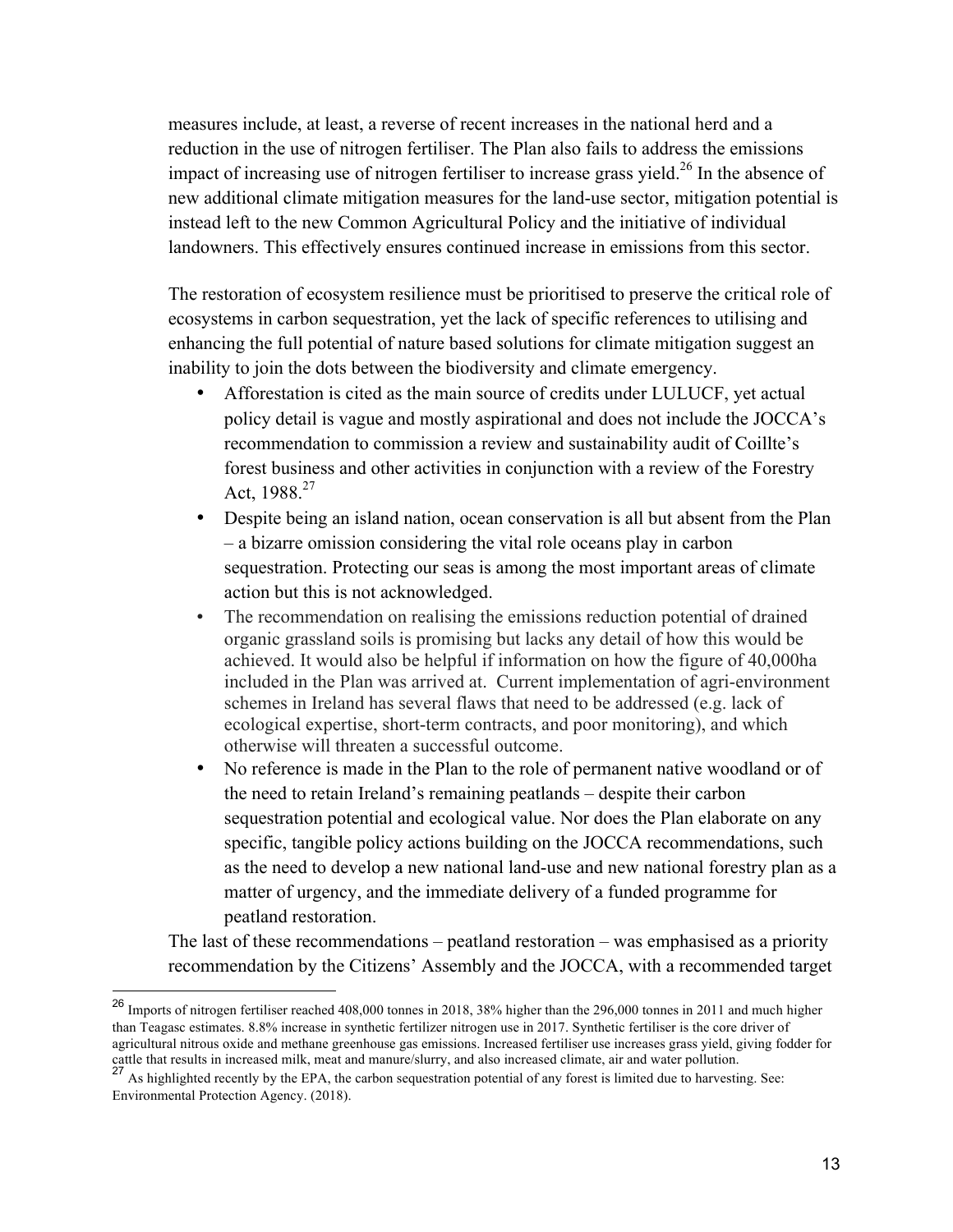of net sequestration by 2050, scientifically informed interim targets and a national programme of rewetting to be included in Budget 2020. Only 1% of Ireland's peatlands have been rehabilitated, and yet despite offering multiple benefits in terms of climate mitigation and adaptation, and biodiversity protection, the Climate Action Plan does not build on these recommendations and fails to put forward specific measures and targets. In relation to restoration of peatlands that are Special Areas of Conservation (SAC) and Natural Heritage Areas (NHA), we are concerned that the targets will not be met. The closing date for the last cycle will be 2034/35. In the first cycle which commenced in 2017, only twelve sites in the LIFE raised bog project and possibly two others have had restoration works undertaken. There are a further 44 more SAC raised bog sites requiring restoration. In addition, an additional 61 NHA raised bogs is required but the timeline has not been specified, raising concerns that this target will not be achieved.

**On Just Transition:** JOCCA recommendations included the immediate establishment of a Just Transition Task Force that encompassed affected workers and their unions, communities, employers, farmers, government and civil society more broadly. Also proposed were specific, immediate actions oriented towards securing support and opportunity, in addition to peatland restoration, for the Midlands region. It is extremely disappointing that the Climate Action Plan ignores or weakens these recommendations and lacks the tangible commitment, based on any real urgency, to put in place an immediate strategy and mechanisms to minimise the social and economic impacts on communities most affected by the transition to a low carbon economy. Instead, the proposed approach, much weaker than the JOCCA recommendation, relies on vague commitments and an existing review group to identify transition needs, rather than an actual task force around a negotiation process. The whole point of an effective just transition is missed; the result here is a reduced potential for a smoother shift away from fossil fuel industries in affected regions, delayed transition away from peat and coal, and delayed emissions reductions.

**Buildings:** The lack of ambition on home energy is considerably disappointing. The Government plan sets a target of upgrading 500,000 homes to a B energy rating by 2030, this compares to a JOCCA recommendation of 75,000 homes per year over the next 11 years, amounting to more than 800,000 homes by 2030. The Climate Plan reneges on the cross party agreement in the JOCCA and instead commits to a nominal increase in the existing national target (as per the National Development Plan). In addition, concerns regarding resource and skill capacity to deliver on these targets, as acknowledged in the JOCCA, are not addressed in any great detail.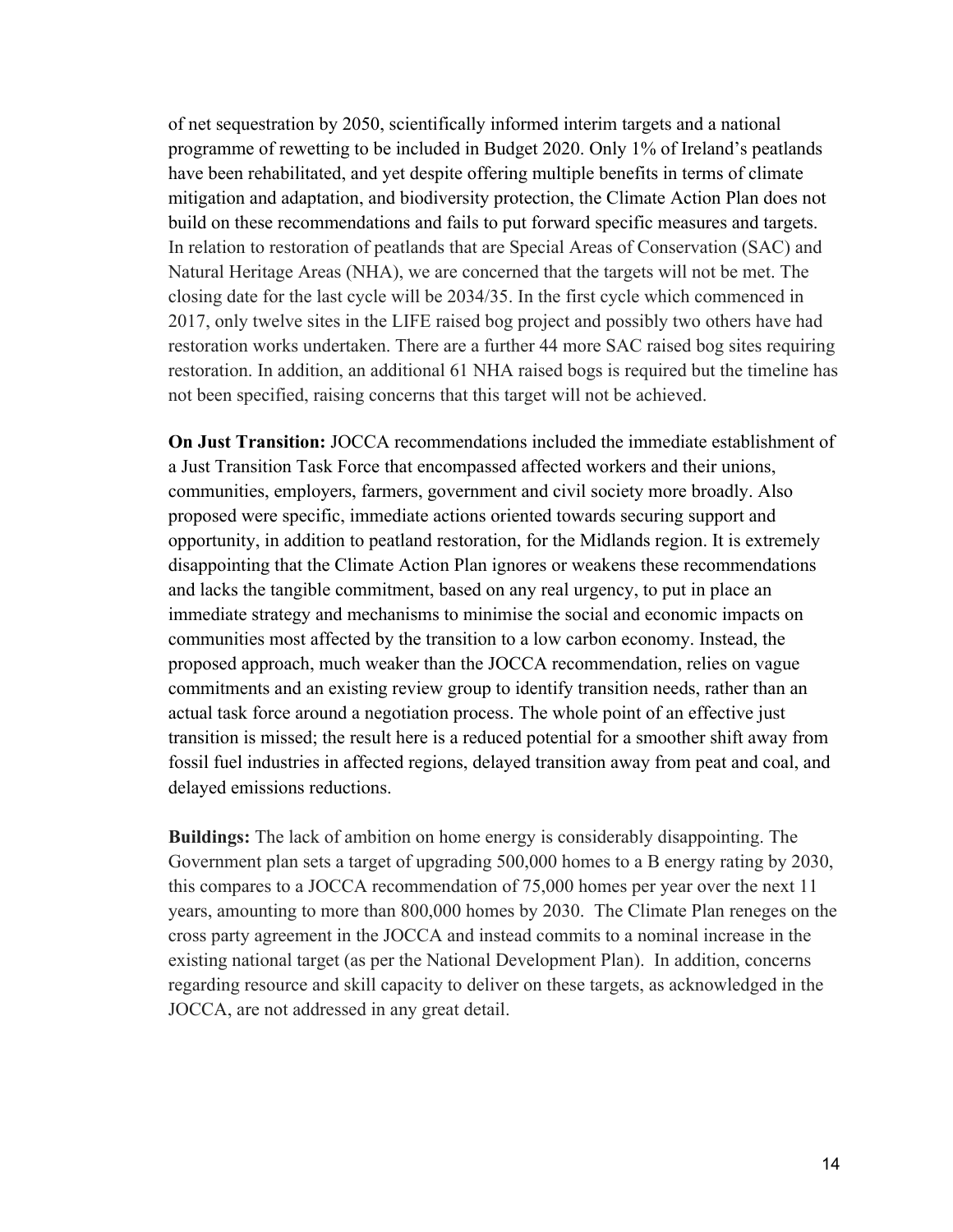#### **The absence of explicit steps linking domestic policy to European climate governance**

Although JOCCA's recommendations provide a baseline of ambition for strengthening Irish climate policy, full implementation of these recommendations will not align our current emissions trajectory and the emissions pathway required under the Paris Agreement. Given the absence of full commitment to these recommendations in the Plan, this gap is amplified. As recognised by JOCCA, Ireland's current national policy objective for 2050 is not commensurate with the national and global efforts needed to limit warming to 1.5 °C or well below 2 °C, and in order to align Irish climate policy with the latest scientific evidence of the IPCC Special Report on Global Warming (2018), Ireland's medium term target will have to be net zero before 2050, with a shorter-term target of at least halving emissions no later than 2030.

- Made explicit in the Plan (pg. 6) is Government support for the ambition emerging within the European Union to achieve a net zero target by 2050, yet it does not address the recommendation of the JOCCA to enshrine into law here in Ireland, a revised 2050 target of net zero emissions.
- Although commitment to enshrine the current 2050 objective into law is a positive move, we note with particular concern that the Committee's recommendation is weakened to a commitment to evaluate the changes required to achieve this target in Ireland, without any concrete detail provided on how this evaluation will be completed. This evaluation and any legislative consequences will be a matter of urgency because of its implications for emissions reductions planning between now and 2030 and beyond, and we urge the Government to conduct this evaluation before the end of 2019 as part of its broader commitment to the European Union Long-Term Strategy (LTS).<sup>28</sup>

Under the governance of the energy union and climate action rules, Ireland is required to submit to the European Commission, a final National Energy and Climate Plan (NECP) by the end of 2019, and is obliged to contribute an LTS in January 2020.

● The Plan specifically references building on the policy framework of the draft NECP (described by Minister Bruton as a business-as-usual document<sup>29</sup>). The NECP covering the first period from 2021 to 2030 will have to set out concrete policies and measures in order to ensure that the EU 2030 targets for emission reductions, renewable energy, energy efficiency and electricity interconnection are met. It is important that countries seize the opportunity of the NECP process to address existing gaps in national legislation, and pave the way for higher ambition in line with the Paris Agreements long term objectives.

 <sup>28</sup> According to calculations by the Climate Equity Calculator, a tool developed by the Stockholm Environment Institute to estimate the fair share effort for individual countries, Ireland must reduce all greenhouse gas emissions to zero within a decade to do its fair share of keeping global warming within the bare 2°C limit. See: https://calculator.climateequityreference.org/

<sup>29</sup> Kevin O'Sullivan. 'Oireachtas support for increased carbon taxes 'ill-judged''. *Irish Times*, April 15th, 2019.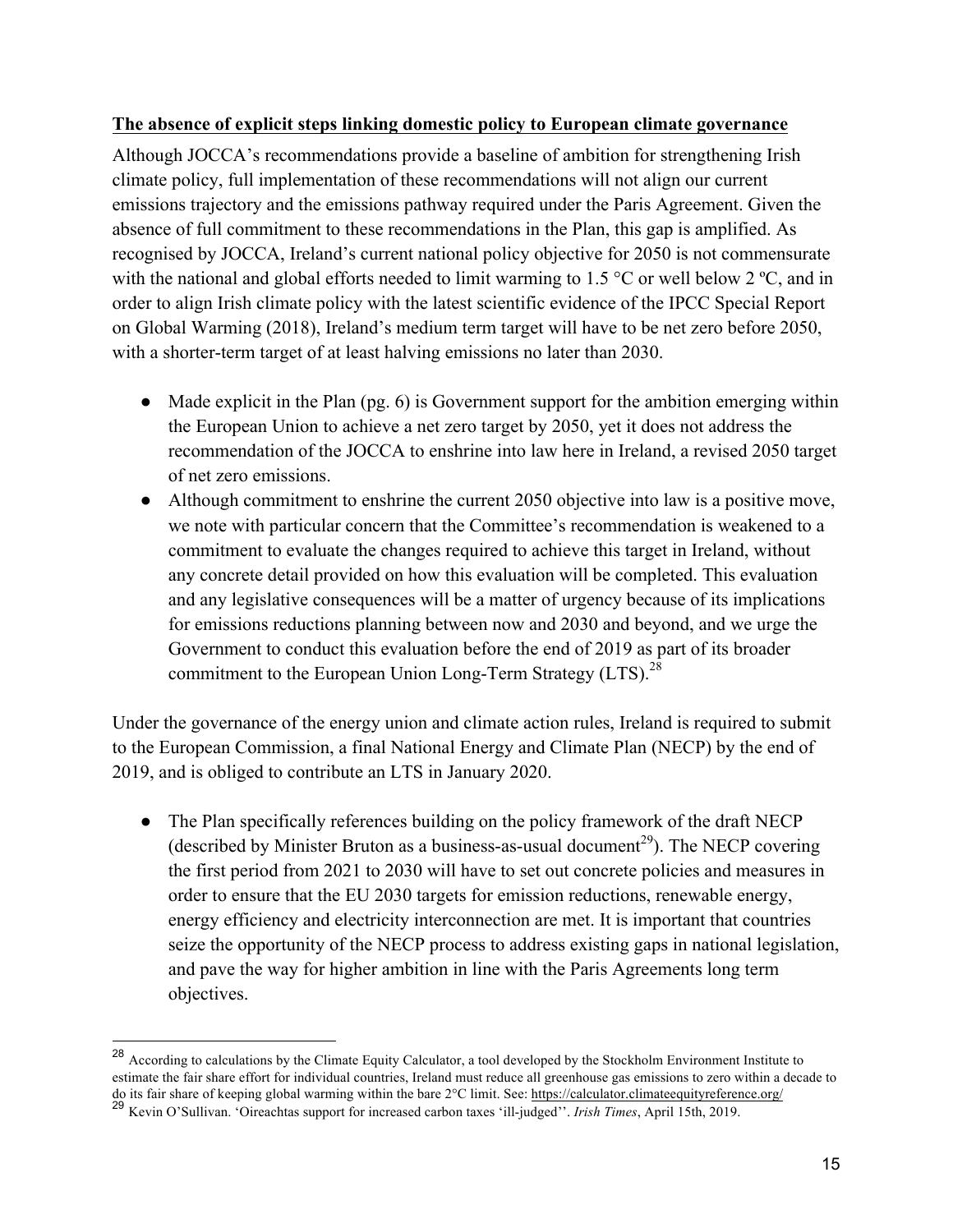• The aim of the LTS is to provide a pathway that the EU should consider as its long-term contribution to achieving the objectives of the Paris Agreement. Ireland must submit its final version LTS in January 2020 – with a perspective of at least 30 years. Both the NECP and the LTS must be consistent and coherent with each other, and in line with a net zero vision.

Ireland's draft NECP has been criticised for lack of ambition and detail on policies, on the poor quality and lack of inclusiveness in the drafting process, and for failing to align Ireland with its current 2030 target, or with a net zero vision for 2050. Criticism was also directed at the poor reference to its integration and coordination with existing policy frameworks. Considerable progress must be made between now and the end of year, if Ireland is to improve its NECP to reflect the urgency of the challenge. $30$ 

● We are concerned therefore, by the lack of specific, detailed reference in the Plan to the NECP process, particularly in terms of how the Plan will be fully reflected, including its weaknesses addressed, in a redrafted, strengthened NECP and in the LTS towards 2050 (which Ireland will be required to finalise in early 2020).

#### **What will really help deliver the revolution in how we live?**

A stable climate is a prerequisite for all other social, economic and political goals. Hence, the imperative for the State to protect its citizens from climate disruption requires our political leaders to put in place, without delay, ambitious, coherent and equitable policies that lead us towards full decarbonisation. Whilst a number of governance elements are positive and welcomed by both Coalitions, we regard the Plan as a missed opportunity to lead on bringing about the "*revolution in how we live*". If the Government is genuinely serious about tackling climate change and is committed to the merits of this Plan, we urge that, at the very least, it does the following:

- ensure that the preparation of the first carbon budget by the Climate Council proceeds with the urgency specified in the JOCCA report and is presented within 12 months as proposed;
- commits to bringing draft legislation (Heads of Bill) before the Dáil immediately after the 2019 summer recess to enshrine the enhanced policy governance and accountability framework recommended by the JOCCA and included in the Plan;
- commits to building upon the full package of JOCCA recommendations through the retained flexibility in the proposed governance arrangements;

 <sup>30</sup> CAN Europe (2019) Time to pick up the pace. Insights into the draft National Energy and Climate Plans. Available at: http://www.caneurope.org/docman/climate-energy-targets/3477-time-to-pick-up-the-pace-insights-into-the-draft-national-energyand-climate-plans/file

Luke O Callaghan-White (2019) *Recalibrating Ireland's NECP*. Dublin: The Institute of International and European Affairs. Available at: https://www.iiea.com/iiea-blog/recalibrating-irelands-necp/